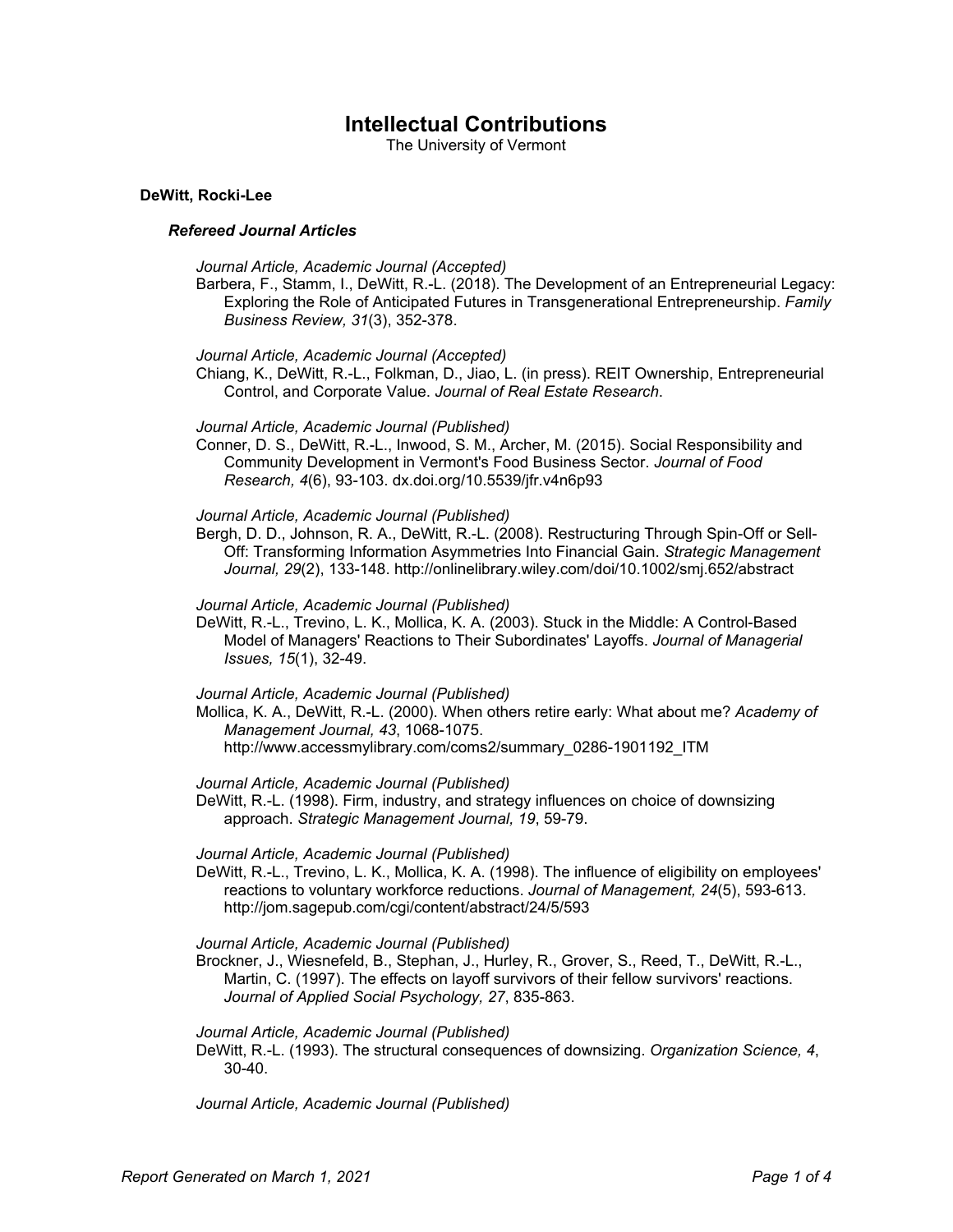Brockner, J., Grover, S., Reed, T. F., DeWitt, R.-L. (1992). Layoffs, job insecurity, and survivors' work effort: Evidence of an inverted-U relationship. *Academy of Management Journal, 35*, 413-425.

*Journal Article, Academic Journal (Published)*

Brockner, J., DeWitt, R.-L., Grover, S., Reed, T. F. (1990). When it is especially important to explain why: Factors affecting the relationship between managers. *Journal of Experimental Social Psychology, 26*, 389-407.

*Journal Article, Academic Journal (Published)*

Brockner, J., Grover, S., Reed, T. F., DeWitt, R.-L., O'Malley, M. (1987). Survivors' reactions to layoffs: We get by with a little help for our friends. *Administrative Science Quarterly, 32*(4), 526-541. http://www.jstor.org/pss/2392882

# *Books*

*Book, Scholarly-New (Published)*

Sharma, P., Auletta, N., DeWitt, R.-L., Parada, M., Yusof, M. (2015). *Developing Next Generation Leaders for Transgenerational Family Enterprises*. Massachusetts: Edward Elgar.

# *Book, Scholarly-New (Published)*

Sharma, P., Yusof, M., Parada, M. J., DeWitt, R.-L., Auletta, N. (2014). The Global Booklet: Volume II Sustaining Entrepreneurial Family Businesses: Developing the Core, Expanding the Boundaries. *Edited Booklet for Family Business Scholars and Owners* (pp. 93 pages). digitalknowledge.babson.edu/sumrep/13

# *Book Chapters*

*Book, Chapter in Scholarly Book-New (Published)*

Sharma, P., DeWitt, R.-L. (2021). BOOK CHAPTER: Social Capital as a Pathway to Sustainability at State Garden Inc. *Pioneering Family Firms' Sustainable Development Strategies*. Northampton, Massachusetts: Edward Elgar Academic Publishing.

#### *Book, Chapter in Scholarly Book-New (Published)*

DeWitt, R.-L., Auletta, N., Parada, M. J., Yusof, M., Sharma, P. (2015). Developing Next Generation Leaders. *Developing Next Generation Leaders for Transgenerational Entrepreneurial Family Enterprises*. Massachusetts: Edward Elgar.

#### *Book, Chapter in Scholarly Book-New (Published)*

DeWitt, R.-L., Gonzalez Leon, A. C. (2014). Successful Family Business Ownership Transitions: Leveraging Tacit Knowledge. In Pramodita Sharma, Philipp Sieger, Robert S. Nason, Ana Cristina Gonzalez Leon and Kavil Ramachandran (Ed.), *Exploring Transgenerational Entrepreneurship: The Role of Resources and Capabilities* (pp. 88- 109). Cheltenham UK: Edward Elgar.

#### *Book, Chapter in Scholarly Book-New (Published)*

DeWitt, R.-L., cristina, a. (2014). The Role of Experience and Socio-Emotional Wealth in Business Continuity. In Pramodita Sharma, Mohar Yusof, Maria Jose Parada, Rocki-Lee DeWitt, Nunzia Auletta (Ed.), *The Global Booklet: Volume II Sustaining Entrepreneurial Family Businesses: Developing the Core, Expanding the Boundaries* (pp. 27-32). Edward Elgar. digitalknowledge.babson.edu/sumrep/13

*Book, Chapter in Scholarly Book-New (Published)*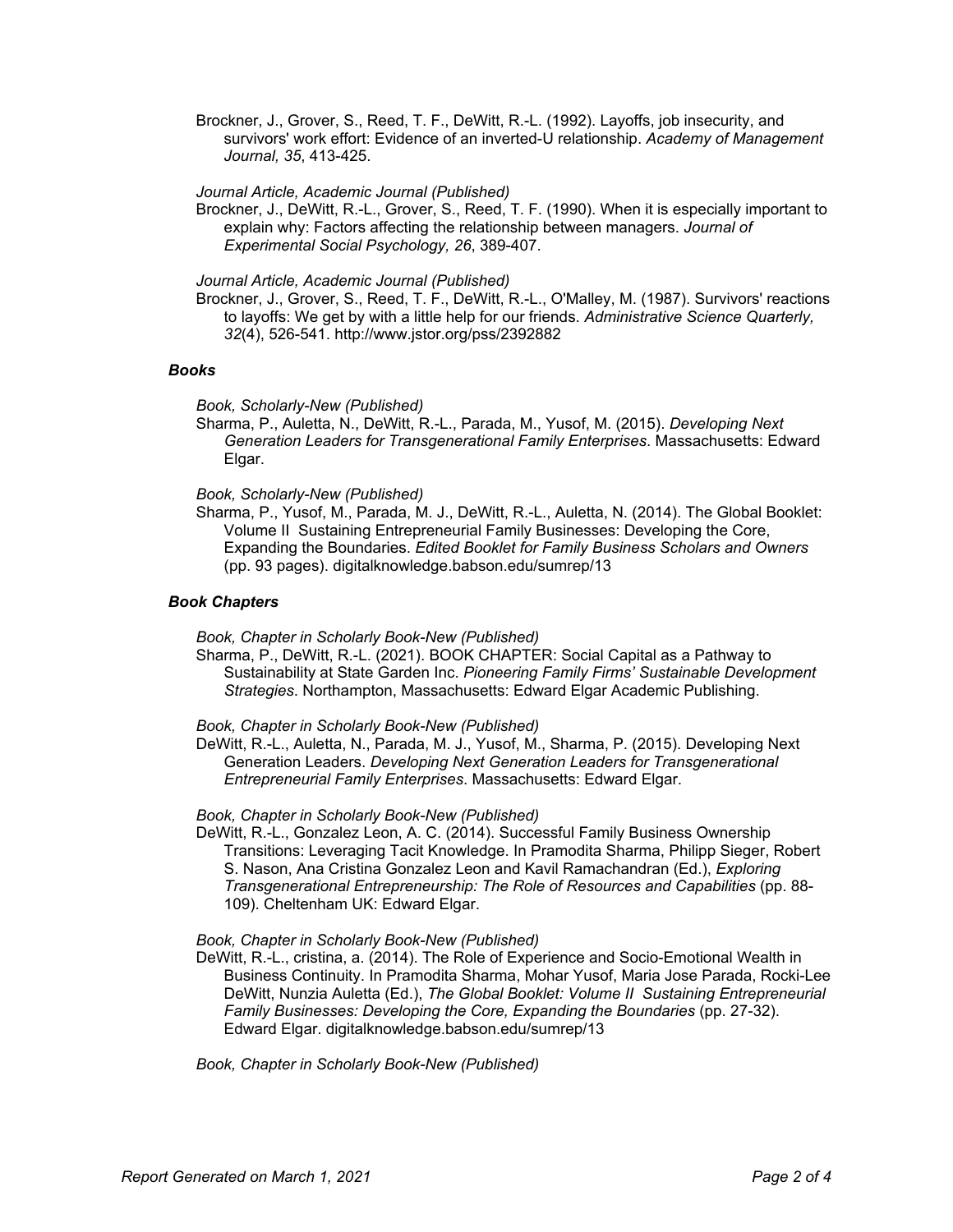DeWitt, R.-L. (2012). In Cary Cooper, Alankrita Pandy & James Campbell Quick (Ed.), *Good Downsizing* (pp. 326-355). Cambridge: "Downsizing: Is Less Still More?"/Cambridge University Press.

*Book, Chapter in Scholarly Book-New (Published)*

DeWitt, R.-L., Harrigan, K. R. (2001). In AMACOM, Nirmal Pal and Judith M. Ray (Ed.), *Leveraging Old Economy Fundamentals for the New World* (pp. 49-58). Pushing the Digital Frontier.

*Book, Chapter in Scholarly Book-New (Published)*

DeWitt, R.-L., Harrigan, K. R., Newman, W. H. (1998). In David L. Ketchen (Ed.), *Downsizing strategically* (vol. 5, pp. 21-36). JAI Press: Advances in applied business strategy.

*Book, Chapter in Scholarly Book-New (Published)*

Thomas, J. B., DeWitt, R.-L. (1996). In J. Luftman (Ed.), *Strategic alignment research and practice: A review and agenda* (pp. 385-403). Strategic Alignment in Practice/Oxford University Press.

# *Conference Proceedings*

*Conference Proceeding (Published)*

DeWitt, R.-L. (2003). *Business Ethics in the Academic World*. Corporate Social Responsibility Workshop.

*Conference Proceeding (Published)*

DeWitt, R.-L. (2000). *Building blocks for leadership accomplishment*. The Pennsylvania State University, Pennsylvania: Women's Leadership Conference, Human Resource Development Center.

#### *Other Intellectual Contributions*

*(Published)*

Auletta, N., DeWitt, R.-L., Parada, M. J., Sharma, P., Yusof, M. (2014). How Are Entrepreneurial Family Businesses Sustained Over Time? *The Global Booklet: Volume II Sustaining Entrepreneurial Family Businesses: Developing the Core, Expanding the Boundaries* (pp. 3-11). digitalknowledge.babson.edu/sumrep/13

*Case Study (Published)*

DeWitt, R.-L., Ifshin, A. W. (2013). In Deborah R. Ettington (Ed.), *DLC Management: Securing Its Future* (2nd ed., vol. 33, pp. 109-136). Stokesdale, North Carolina: Case Research Journal/NACRA.

*Written Case with Instructional Material (Published)* DeWitt, R.-L. (2006). *Is It a Business or Way of Life? (Revised)*. University of Vermont.

*Written Case with Instructional Material (Published)* DeWitt, R.-L., Simko, S. (2000). *American Education Corporation (A)*.

*Written Case with Instructional Material (Published)* DeWitt, R.-L., Simko, S. (2000). *The K-12 Educational Software Industry and Competitor Note*.

*Written Case with Instructional Material (Published)* DeWitt, R.-L. (1999). *Wells Fargo & Company: Brand New Opportunities*.

*Research Report (Published)*